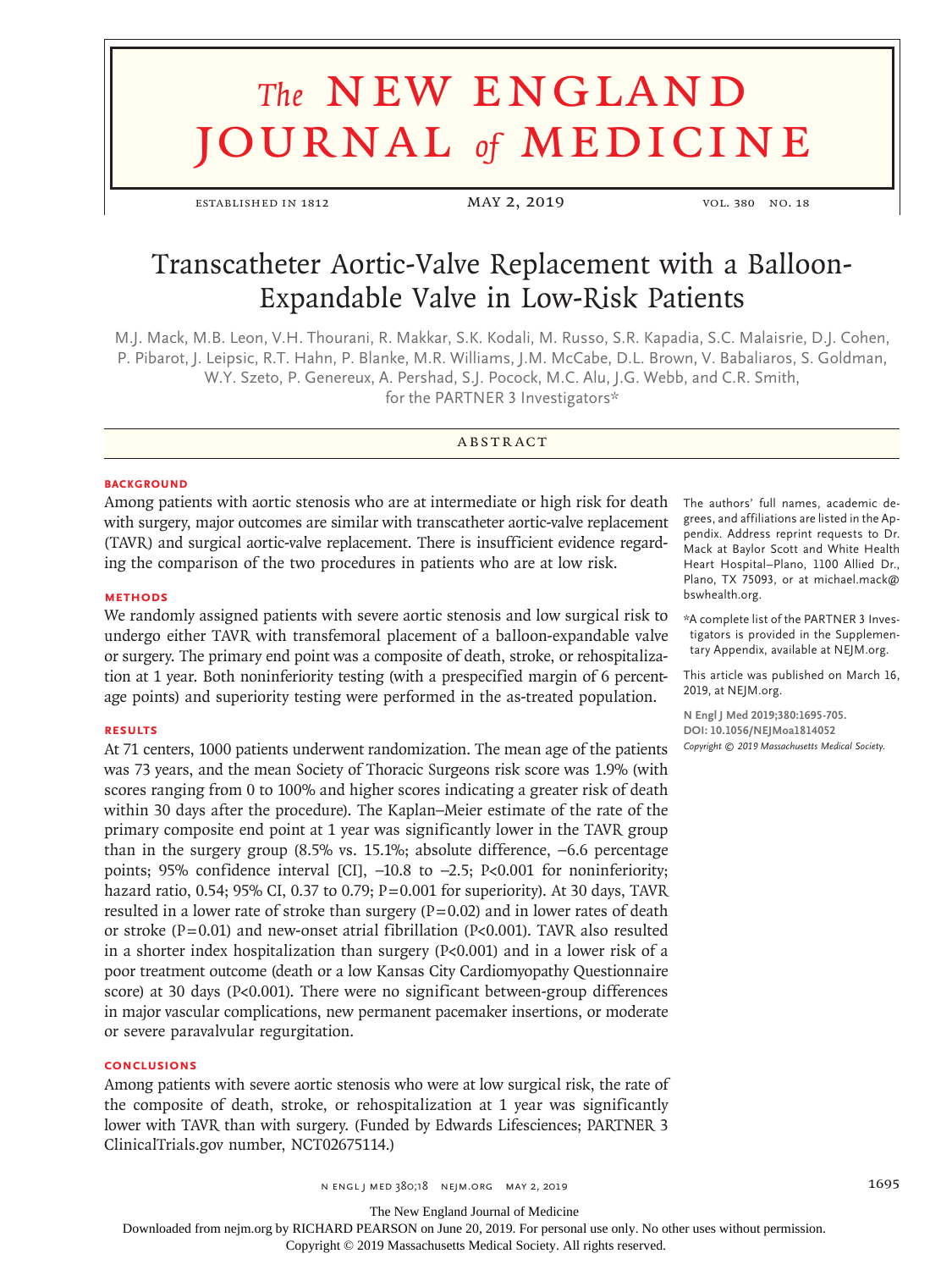HE ROLE OF TRANSCATHETER AORTIC-<br>valve replacement (TAVR) in the treatment<br>of patients with severe, symptomatic aortic<br>stenosis has evolved on the basis of evidence from valve replacement (TAVR) in the treatment of patients with severe, symptomatic aortic stenosis has evolved on the basis of evidence from clinical trials.1-11 Previous randomized trials of TAVR with both balloon-expandable valves<sup>1-7</sup> and self-expanding valves $8-11$  showed that, in patients who were at intermediate or high risk for death with surgery, TAVR was either superior or noninferior to standard therapies, including surgical aortic-valve replacement; these results led to an expansion of guideline recommendations for TAVR.12,13 Moreover, technological enhancements and procedural simplification have contributed to increased use of TAVR, such that more patients now undergo TAVR than isolated surgery for aortic-valve replacement in the United States.<sup>14</sup> However, most patients with severe aortic stenosis are at low surgical risk, $15$  and there is insufficient evidence regarding the comparison of TAVR with surgery in such patients. $16,17$  We report the findings of the Placement of Aortic Transcatheter Valves (PARTNER) 3 trial, in which TAVR was compared with surgery in low-risk patients.

#### Methods

# **Trial Design and Oversight**

The PARTNER 3 trial was a multicenter, randomized trial in which TAVR with transfemoral placement of a third-generation balloon-expandable valve was compared with standard surgical aortic-valve replacement in patients with severe aortic stenosis and a low risk of death with surgery. A list of participating sites and investigators is provided in the Supplementary Appendix, available with the full text of this article at NEJM.org. The trial protocol, available at NEJM.org, was designed by the trial sponsor (Edwards Lifesciences) and the steering committee, with guidance from the Food and Drug Administration. The protocol was approved by the institutional review board at each site. The sponsor funded all trial-related activities and participated in site selection, data collection and monitoring, and statistical analysis. The principal investigators (the first two authors) and steering committee monitored all aspects of trial conduct. The principal investigators had unrestricted access to the data, prepared all drafts of the manuscript, and vouch for the completeness and accuracy of the data and analyses and the fidelity of the trial to the protocol. Details regarding the trial design and administrative data are provided in Sections A and B and Figure S1 in the Supplementary Appendix.

# **Patients**

Patients were eligible for inclusion in the trial if they had severe calcific aortic stenosis and were considered to be at low surgical risk according to the results of clinical and anatomical assessment, including a Society of Thoracic Surgeons Predicted Risk of Mortality (STS-PROM) score of less than 4% (with scores ranging from 0 to 100% and higher scores indicating a greater risk of death within 30 days after the procedure) and agreement by the site heart team and the trial case review committee. Patients had to be eligible for TAVR with transfemoral placement of the balloonexpandable SAPIEN 3 system (Edwards Lifesciences). Patients with clinical frailty (as determined by the heart team), bicuspid aortic valves, or other anatomical features that increased the risk of complications associated with either TAVR or surgery were excluded. Details regarding inclusion and exclusion criteria are provided in Section C in the Supplementary Appendix. All the patients provided written informed consent.

# **Randomization and Procedures**

Eligible patients were randomly assigned, in a 1:1 ratio, to undergo either TAVR with the SAPIEN 3 system or surgical aortic-valve replacement with a commercially available bioprosthetic valve. Randomization was conducted with the use of an electronic system, with block sizes of four, and was stratified according to site.

The SAPIEN 3 system and the procedures for TAVR and surgery have been described previously18; details are provided in Section D in the Supplementary Appendix. All TAVR procedures used the transfemoral access route. Balloon aortic valvuloplasty before and after TAVR was performed at the operator's discretion. Patients received aspirin (81 mg) and clopidogrel (≥300 mg) before TAVR and were advised to continue taking these medications for at least 1 month after the procedure.

# **End Points**

The primary end point was a composite of death from any cause, stroke, or rehospitalization at 1 year after the procedure. All the patients underwent neurologic examinations at baseline and

The New England Journal of Medicine

Downloaded from nejm.org by RICHARD PEARSON on June 20, 2019. For personal use only. No other uses without permission.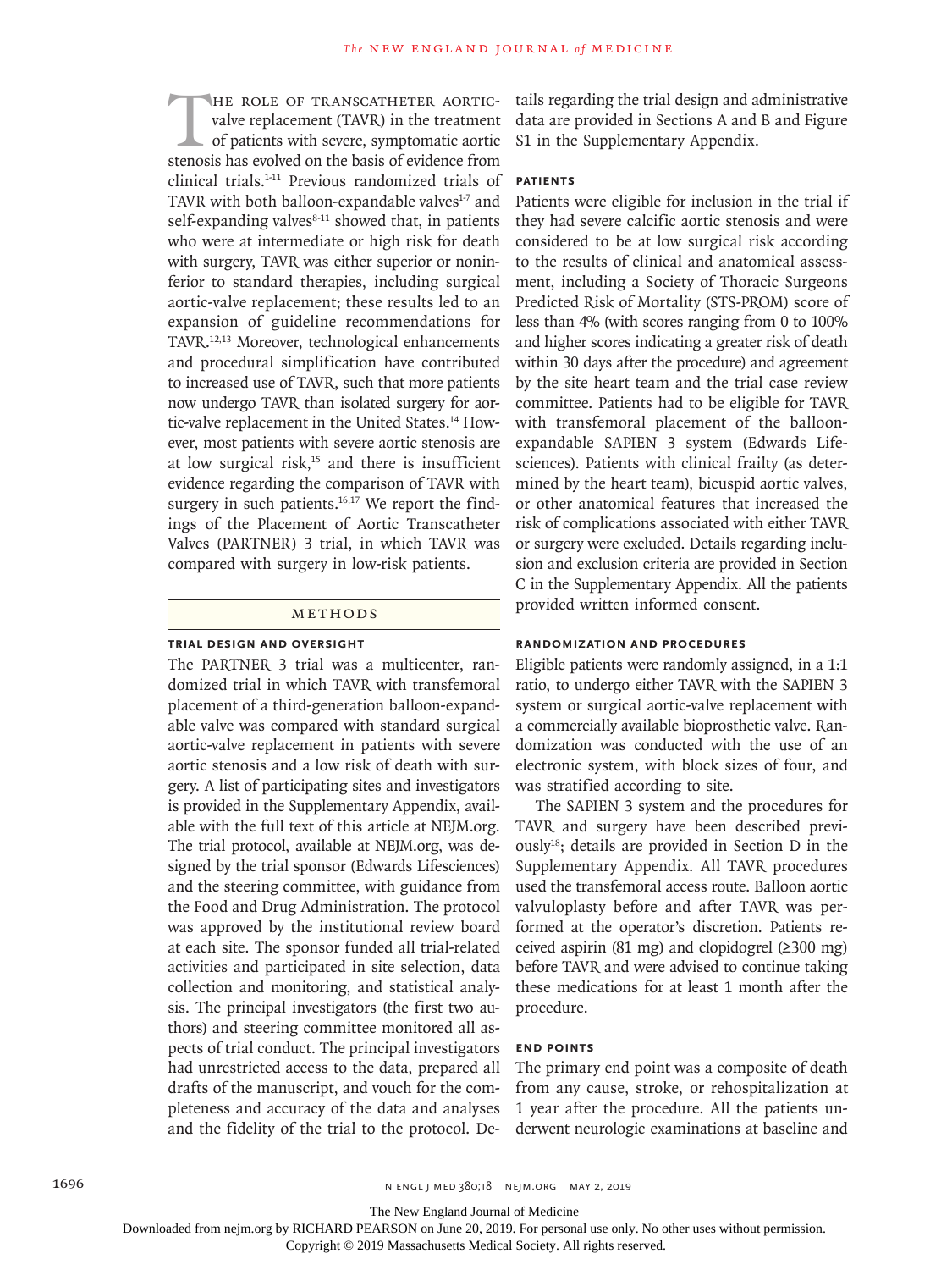at 30 days. Patients who had suspected stroke after the procedure underwent serial neurologic examinations, including assessment with the National Institutes of Health Stroke Scale and the modified Rankin scale at 90 days after the event. Rehospitalization was defined as any hospitalization related to the procedure, the valve, or heart failure.

Key secondary end points were prespecified for hierarchical testing to control type 1 error. These included stroke, a composite of death or stroke, and new-onset atrial fibrillation at 30 days, as well as the length of the index hospitalization and a poor treatment outcome, which was a composite of death or a low Kansas City Cardiomyopathy Questionnaire (KCCQ) overall summary score (with scores ranging from 0 to 100 and higher scores indicating fewer physical limitations and a greater feeling of well-being) at 30 days. Analyses of change in New York Heart Association (NYHA) functional class, 6-minute walk-test distance, and KCCQ summary score were also performed. A list of all the secondary safety and effectiveness end points and their definitions are provided in Sections E and F in the Supplementary Appendix. All components of the primary end point and key secondary end points were adjudicated by a clinical events committee whose members were aware of the treatment assignments.

#### **Statistical Analysis**

We estimated that a sample of 864 patients would provide the trial with 90% power to show the noninferiority of TAVR to surgery with regard to the primary end point at 1 year, assuming a Kaplan– Meier estimate of the rate of 14.6% in the TAVR group and 16.6% in the surgery group. A sample size of 1000 patients was chosen to allow for withdrawals, crossovers, and loss to follow-up. To test for noninferiority, we determined whether the upper boundary of the 95% confidence interval for the difference in the rate of the primary end point between the TAVR group and the surgery group was less than the prespecified noninferiority margin of 6 percentage points.

If the requirement for noninferiority was met, testing for the superiority of TAVR to surgery with regard to the primary end point was to be performed at a two-sided alpha level of 0.05. The primary analysis was performed in the as-treated population, which included patients who underwent randomization and in whom the index procedure was initiated. Sensitivity analyses of the primary end point were performed in the intention-to-treat population, as well as with the use of multiple imputation to account for missing data (Section G in the Supplementary Appendix). An analysis of the hierarchical composite of death, stroke, or rehospitalization was performed with the use of the win ratio method.<sup>19</sup> Prespecified subgroup analyses, with tests for interaction, were also performed.

There were two categories of secondary end points. For key secondary end points, testing for superiority was performed in a prespecified hierarchical order with the use of a gatekeeping method to control for multiple comparisons; P values are presented with claims of significance. For other secondary end points, analyses were performed without correction for multiple comparisons; hazard ratios and 95% confidence intervals are presented without P values or claims of significance, and inferences drawn from these 95% confidence intervals may not be reproducible.

Continuous variables, which are presented as means with standard deviations or medians with interquartile ranges, were compared with the use of Student's t-test or the Wilcoxon rank-sum test. Categorical and ordinal variables, which are presented as proportions, were compared with the use of Fisher's exact test or the Wilcoxon rank-sum test. Continuous variables obtained after baseline were compared with the use of analysis of covariance with adjustment for the baseline measurement. Time-to-event analyses were performed with the use of Kaplan–Meier estimates and were compared with the use of the log-rank test. Echocardiographic analyses were performed in the valveimplant population, which included patients in whom the intended valve was implanted. All statistical analyses were performed with the use of SAS software, version 9.4 (SAS Institute).

#### **RESULTS**

# **Patients**

From March 2016 through October 2017, a total of 1000 patients were enrolled at 71 sites; 979 of the patients were from the United States, 8 from Canada, 7 from Australia or New Zealand, and 6 from Japan. The patients were randomly assigned to undergo either TAVR (503 patients) or surgery (497 patients). The assigned procedure was performed in 950 patients (496 in the TAVR group and 454 in the surgery group), who com-

The New England Journal of Medicine

Downloaded from nejm.org by RICHARD PEARSON on June 20, 2019. For personal use only. No other uses without permission.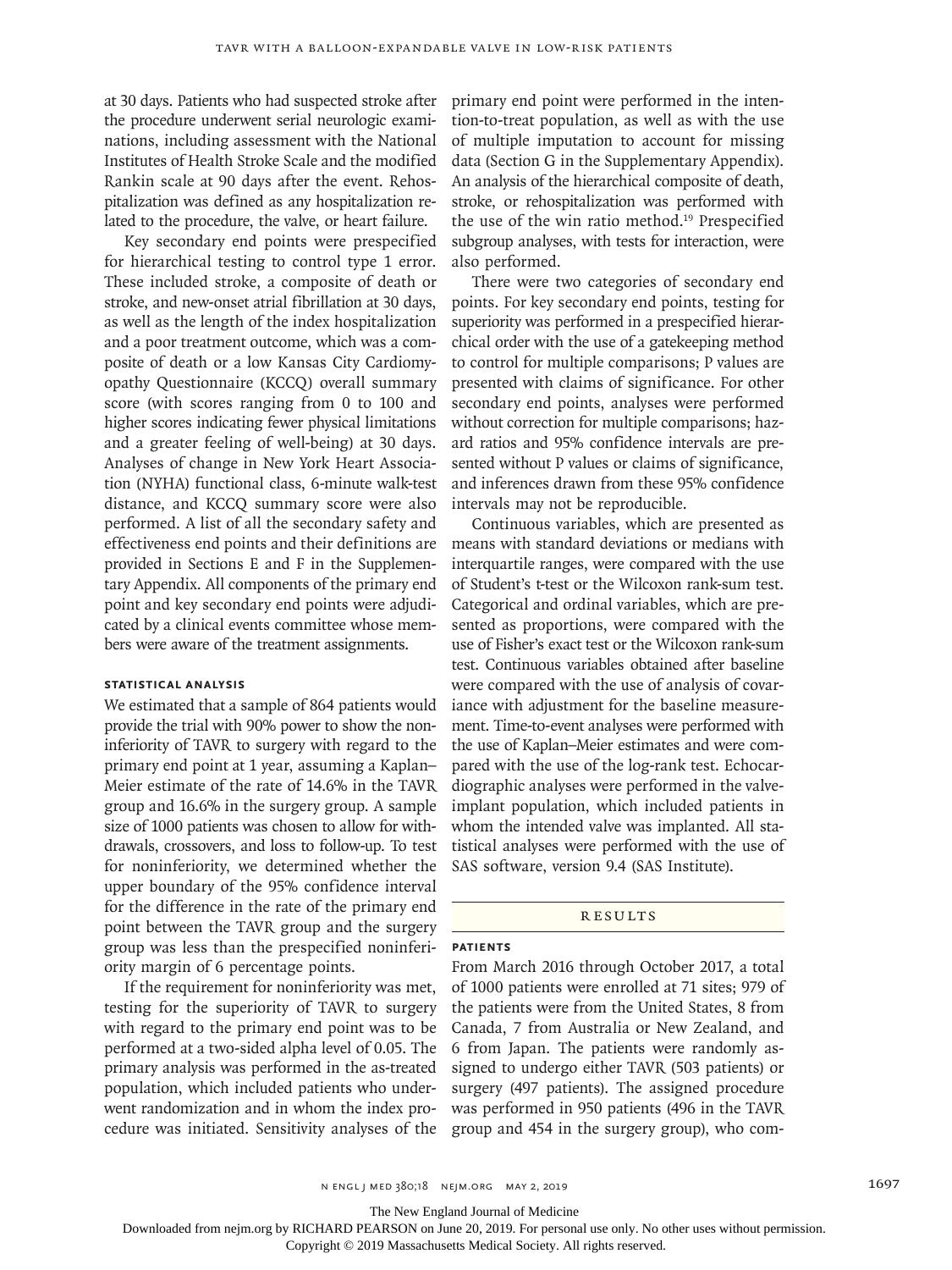posed the as-treated population, and the intended valve was implanted in 948. Among the patients who did not undergo the assigned procedure (7 in the TAVR group and 43 in the surgery group), the most common reason was withdrawal from the trial (in 41 patients), mainly owing to the decision not to undergo surgery or the preference to undergo surgery at a nontrial site. Details regarding enrollment, randomization, and follow-up are provided in Figure S2 in the Supplementary Appendix.

Characteristics of the patients at baseline were balanced in the two groups (Table 1, and Fig. S3 in the Supplementary Appendix), except for a higher percentage of patients with an NYHA class of III or IV in the TAVR group than in the surgery group (31.2% vs. 23.8%). The patients enrolled in this trial were younger (mean age, 73 years), included more men (69.3%), and had lower STS-PROM scores (mean score, 1.9%) and fewer coexisting conditions than patients enrolled in previous randomized trials of TAVR.<sup>1-3</sup> Baseline characteristics were similar in the as-treated population and in patients who underwent randomization and were not included in the as-treated population (Table S1 in the Supplementary Appendix).

# **Procedural Outcomes**

The median time from randomization to the index procedure was 11 days. One TAVR procedure was converted to surgery, and one surgical procedure was aborted. Concomitant procedures were performed in 7.9% of the patients in the TAVR group and in 26.4% of the patients in the surgery group. Concomitant coronary revascularization was performed in 6.5% and 12.8%, respectively. In the TAVR group, conscious sedation was used in 65.1% of the patients. In the surgery group, minimally invasive surgery was performed in 24.3% of the patients, and the surgical valve was 23 mm in diameter or larger in 79.9%. Details regarding the procedures are provided in Tables S2 and S3 and Figure S4 in the Supplementary Appendix.

There were six deaths during the index hospitalization, which occurred in two patients in the TAVR group and in four patients in the surgery group. Other serious intraprocedural complications that occurred in the TAVR group included implantation of a second valve, annulus rupture, coronary-artery obstruction, and ventricular perforation (in one patient each) (Tables S4 and S5 in the Supplementary Appendix).

#### **Primary End Point**

At 1 year, data regarding the primary end point were available for 98.4% of the patients. The composite of death from any cause, stroke, or rehospitalization had occurred in 42 patients (8.5%) in the TAVR group as compared with 68 patients (15.1%) in the surgery group. The requirements for both noninferiority and superiority were met, with an absolute difference between the TAVR group and the surgery group of −6.6 percentage points (95% confidence interval [CI], −10.8 to −2.5; P<0.001 for noninferiority) and a hazard ratio of 0.54 (95% CI, 0.37 to 0.79;  $P=0.001$  for superiority) (Fig. 1A).

Results of an analysis performed with the use of the hierarchical win ratio method (win ratio, 1.88; 95% CI, 1.29 to 2.76) were consistent with those of the primary analysis. Results of sensitivity analyses of the primary end point performed in the intention-to-treat population and with the use of multiple imputation for missing data were also consistent with those of the primary analysis, as were results of analyses involving patients who underwent revascularization or other concomitant procedures and those who did not. Subgroup analyses of the primary end point at 1 year showed no heterogeneity of treatment effect in any of the subgroups that were examined (Fig. 2). Details regarding these analyses are provided in Tables S6, S7, and S8 and Figure S5 in the Supplementary Appendix.

Data regarding the individual components of the primary end point are shown in Figure 1B, 1C, and 1D, and in Table S9 in the Supplementary Appendix. At 1 year, the Kaplan–Meier estimate of the rate was 1.0% in the TAVR group as compared with 2.5% in the surgery group (hazard ratio, 0.41; 95% CI, 0.14 to 1.17) for death from any cause, 1.2% as compared with 3.1% (hazard ratio, 0.38; 95% CI, 0.15 to 1.00) for stroke, and 7.3% as compared with 11.0% (hazard ratio, 0.65; 95% CI, 0.42 to 1.00) for rehospitalization.

#### **Secondary End Points**

For key secondary end points, results of prespecified hierarchical testing are shown in Table 2. At 30 days, TAVR resulted in a lower rate of stroke than surgery (0.6% vs. 2.4%; hazard ratio, 0.25; 95% CI, 0.07 to 0.88; P=0.02) and in lower rates of death or stroke (1.0% vs. 3.3%; hazard ratio, 0.30; 95% CI, 0.11 to 0.83; P=0.01) and newonset atrial fibrillation (5.0% vs. 39.5%; hazard

The New England Journal of Medicine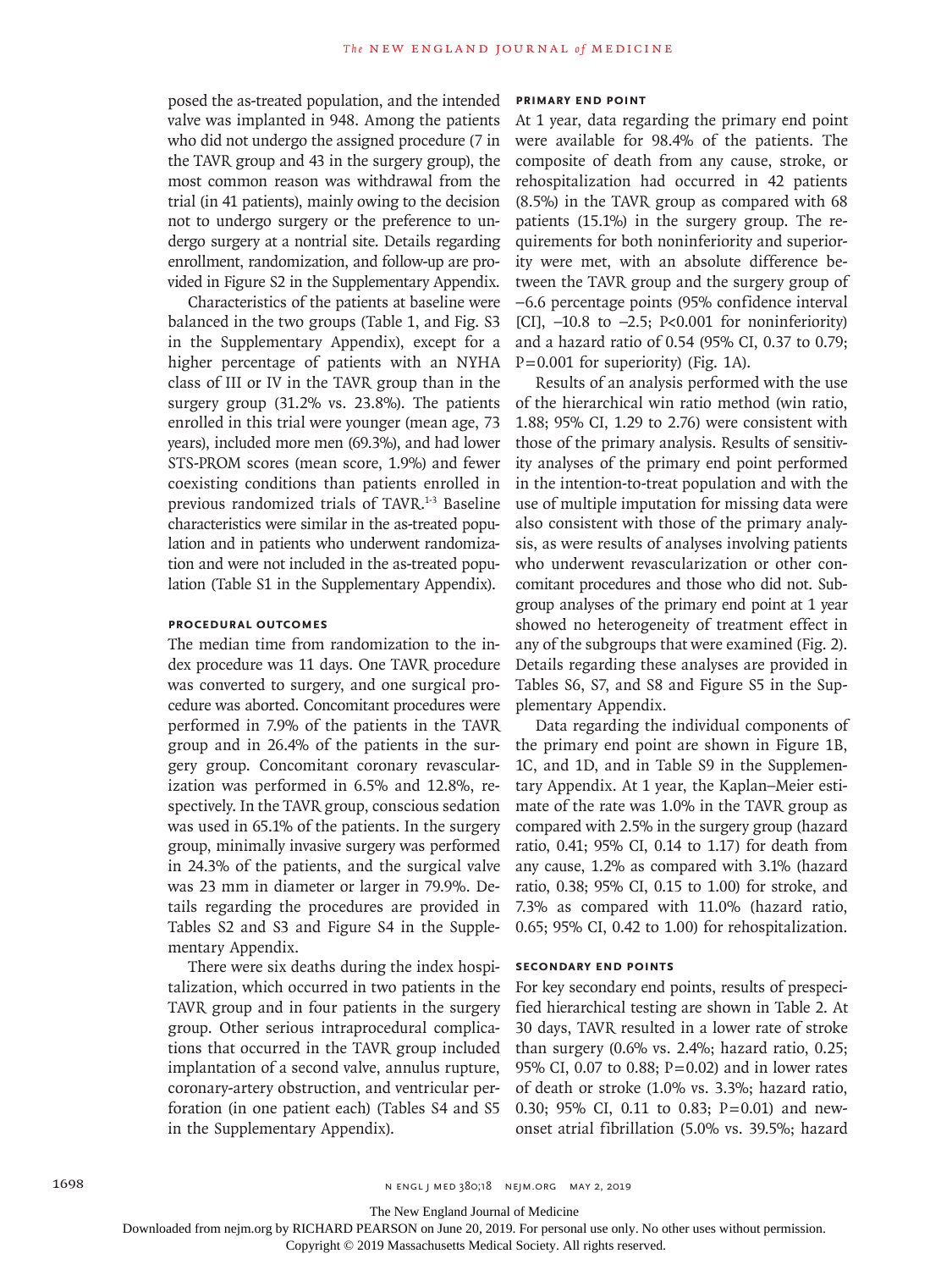| Table 1. Characteristics of the Patients at Baseline.* |                            |                               |  |  |  |  |
|--------------------------------------------------------|----------------------------|-------------------------------|--|--|--|--|
| Characteristic                                         | <b>TAVR</b><br>$(N = 496)$ | <b>Surgery</b><br>$(N = 454)$ |  |  |  |  |
| $Age - yr$                                             | $73.3 \pm 5.8$             | $73.6 \pm 6.1$                |  |  |  |  |
| Male sex - no. $(%)$                                   | 335 (67.5)                 | 323 (71.1)                    |  |  |  |  |
| Nonwhite race or ethnic group - no. (%) +              | 38(7.7)                    | 45(9.9)                       |  |  |  |  |
| Body-mass index <sup>+</sup>                           | $30.7 + 5.5$               | $30.3 \pm 5.1$                |  |  |  |  |
| STS score                                              | $1.9 + 0.7$                | $1.9 + 0.6$                   |  |  |  |  |
| EuroSCORE II score¶                                    | $1.5 + 1.2$                | $1.5 + 0.9$                   |  |  |  |  |
| NYHA class III or IV - no. (%)                         | 155(31.2)                  | 108(23.8)                     |  |  |  |  |
| Coronary artery disease - no./total no. (%)            | 137/494 (27.7)             | 127/454 (28.0)                |  |  |  |  |
| Previous myocardial infarction - no./total no. (%)     | 28/495(5.7)                | 26/452(5.8)                   |  |  |  |  |
| Previous stroke - no./total no. (%)                    | 17/496(3.4)                | 23/453(5.1)                   |  |  |  |  |
| Carotid disease - no./total no. (%)                    | 61/481(12.7)               | 50/442 (11.3)                 |  |  |  |  |
| Peripheral vascular disease - no./total no. (%)        | 34/494 (6.9)               | 33/453(7.3)                   |  |  |  |  |
| COPD - no./total no. (%)                               | 25/495(5.1)                | 28/454(6.2)                   |  |  |  |  |
| Creatinine > 2 mg/dl — no. $(\%)$                      | 1(0.2)                     | 1(0.2)                        |  |  |  |  |
| Diabetes - no./total no. (%)                           | 155/496 (31.2)             | 137/453 (30.2)                |  |  |  |  |
| Atrial fibrillation - no./total no. (%)                | 78/496 (15.7)              | 85/453 (18.8)                 |  |  |  |  |
| Permanent pacemaker - no. (%)                          | 12(2.4)                    | 13(2.9)                       |  |  |  |  |
| Left bundle-branch block - no./total no. (%)           | 15/495(3.0)                | 15/453(3.3)                   |  |  |  |  |
| Right bundle-branch block - no./total no. (%)          | 51/495 (10.3)              | 62/453 (13.7)                 |  |  |  |  |
| Overall frailty - no./total no. (%)**                  | 0/495                      | 0/453                         |  |  |  |  |
| Pulmonary hypertension - no./total no. (%)             | 23/495(4.6)                | 24/454(5.3)                   |  |  |  |  |
| Aortic-valve area $-$ cm <sup>2</sup>                  | $0.8 + 0.2$                | $0.8 + 0.2$                   |  |  |  |  |
| Aortic-valve gradient - mm Hg                          | $49.4 \pm 12.8$            | $48.3 \pm 11.8$               |  |  |  |  |
| Left ventricular ejection fraction - %                 | $65.7 + 9.0$               | $66.2 + 8.6$                  |  |  |  |  |
| Moderate or severe regurgitation - no./total no. (%)   |                            |                               |  |  |  |  |
| Aortic                                                 | 19/484 (3.9)               | 11/446(2.5)                   |  |  |  |  |
| Mitral                                                 | 6/477(1.3)                 | 14/437(3.2)                   |  |  |  |  |
| Tricuspid                                              | $8/473$ (1.7)              | 10/430(2.3)                   |  |  |  |  |
| Systolic annular perimeter on CT - mm                  | $78.1 + 6.9$               | $78.6 \pm 7.2$                |  |  |  |  |
| Systolic annular area on $CT - mm^2$                   | $473.5 + 83.3$             | $479.6 + 87.6$                |  |  |  |  |

\* Plus–minus values are means ±SD. There were no significant between-group differences in baseline characteristics, except for New York Heart Association (NYHA) class III or IV (P<0.05). Data on aortic-valve area were available for 459 patients in the TAVR group and 424 patients in the surgery group; aortic-valve gradient, 484 and 442, respectively; left ventricular ejection fraction, 472 and 436; and systolic annular perimeter and area on computed tomography (CT), 486 and 441. COPD denotes chronic obstructive pulmonary disease, and TAVR transcatheter aortic-valve replacement.

- Race or ethnic group was reported by the patient.
- The body-mass index is the weight in kilograms divided by the square of the height in meters.
- § Society of Thoracic Surgeons Predicted Risk of Mortality (STS-PROM) scores range from 0 to 100%, with higher scores indicating a greater risk of death within 30 days after the procedure. STS-PROM uses an algorithm that is based on the presence of coexisting illnesses in order to predict 30-day operative mortality. The STS-PROM score equals the predicted mortality expressed as a percentage. Less than 5% of patients in the population on which the STS-PROM algorithm is based had a predicted operative mortality (score) of more than 10%.
- Scores on the European System for Cardiac Operative Risk Evaluation (EuroSCORE) II range from 0 to 100, with higher scores indicating a greater risk of death within 30 days after the procedure.
- To convert the values for creatinine to micromoles per liter, multiply by 88.4.

\*\* Overall frailty was defined as the presence of three or more of the following criteria: grip strength of less than 18 kg, 5-meter walk-test time of more than 6 seconds, serum albumin level of less than 3.5 g per deciliter, and Katz Activities of Daily Living total score of 4 or less (with scores ranging from 0 to 6 and higher scores indicating greater independence in performing activities of daily living).

The New England Journal of Medicine

Downloaded from nejm.org by RICHARD PEARSON on June 20, 2019. For personal use only. No other uses without permission.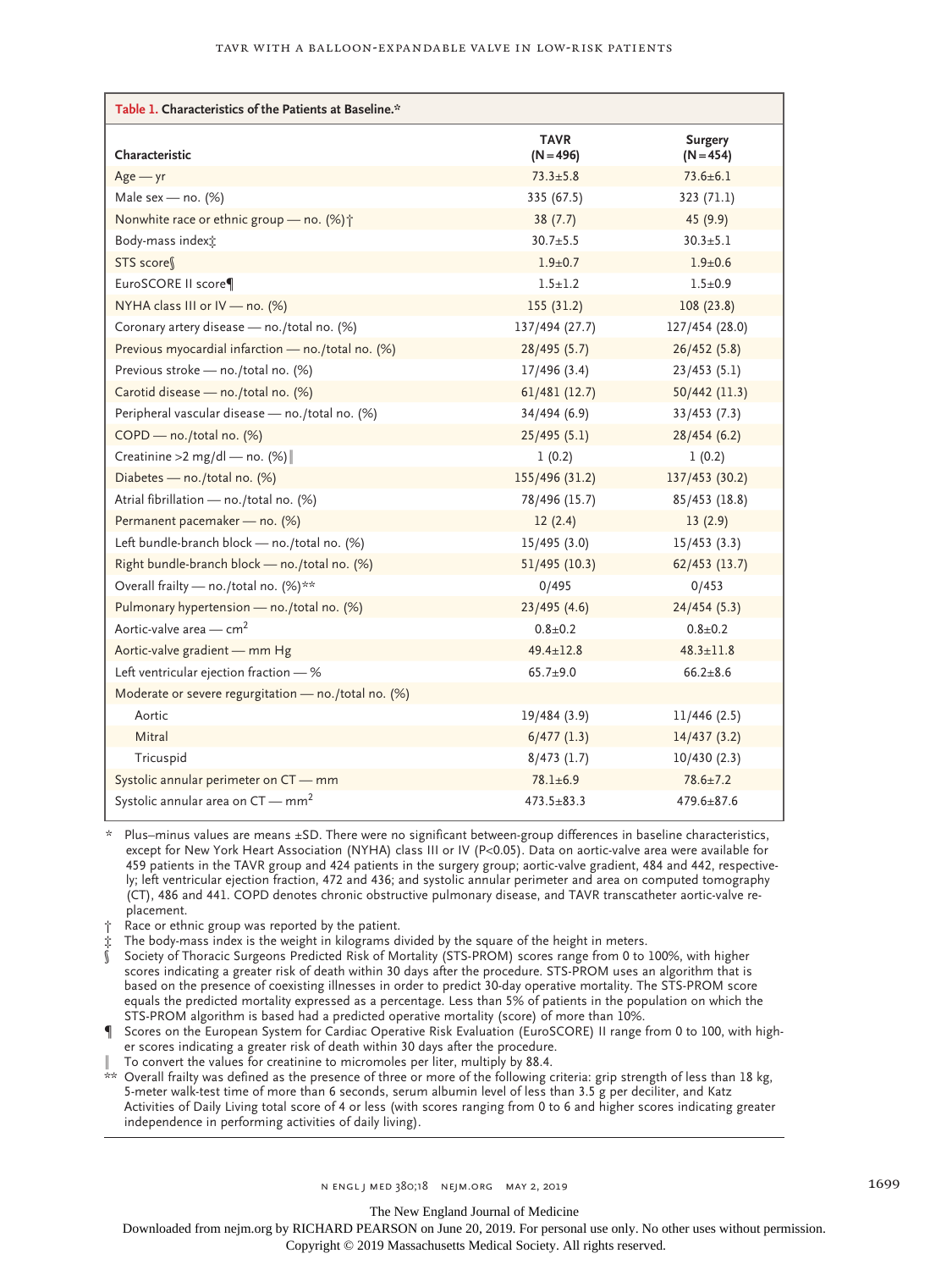

Shown are Kaplan–Meier estimates of the rate of the primary composite end point (Panel A) and the individual components of the primary end point, which are death from any cause (Panel B), stroke (Panel C), and rehospitalization (Panel D), in patients who underwent transcatheter aortic-valve replacement (TAVR) and those who underwent surgical aortic-valve replacement. The insets show the same

> ratio, 0.10; 95% CI, 0.06 to 0.16; P<0.001). TAVR also resulted in a shorter index hospitalization than surgery (3 days vs. 7 days, P<0.001) and in a lower risk of a poor treatment outcome (death or a low KCCQ score) at 30 days (3.9% vs. 30.6%, P<0.001), a result that was confirmed with the use of multiple imputation for missing data (Table S10 in the Supplementary Appendix). At 1 year, the rate of death or disabling stroke was 1.0% in the TAVR group as compared with 2.9% in the surgery group (hazard ratio, 0.34; 95% CI, 0.12 to 0.97).

Complete data regarding secondary end points at 30 days and 1 year are provided in Tables S9 and S11 through S16 and Figures S6 through S9 in the Supplementary Appendix. The percentage of patients who were discharged to home or self-care was 95.8% in the TAVR group as compared with 73.1% in the surgery group. There were no significant differences between the two groups with regard to most safety end points at 30 days, including major vascular complications and new permanent pacemaker insertions. The percentage of patients with new left

The New England Journal of Medicine

Downloaded from nejm.org by RICHARD PEARSON on June 20, 2019. For personal use only. No other uses without permission.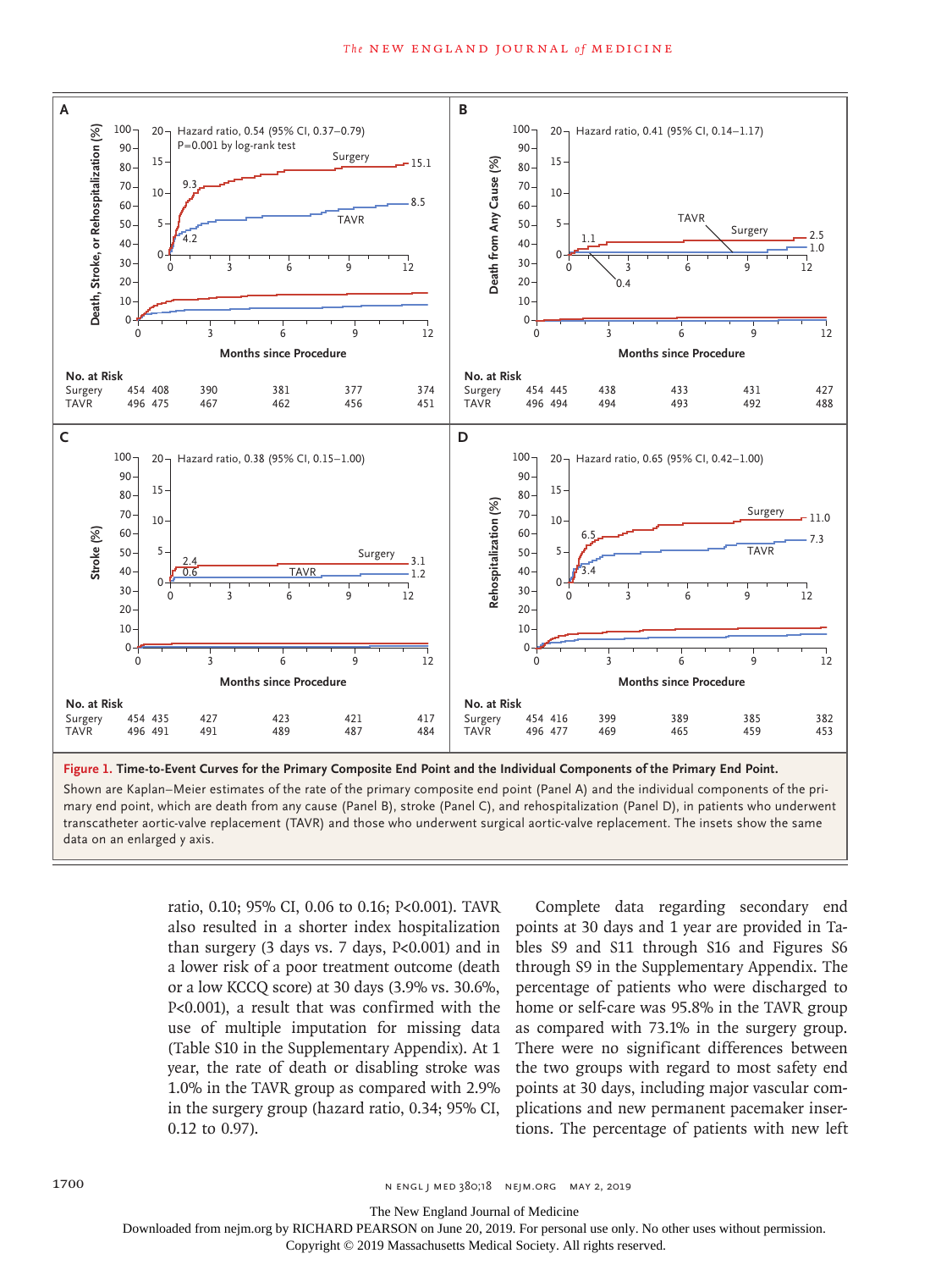|                                    | No. of          |                             |                |                    |                               | P Value for |
|------------------------------------|-----------------|-----------------------------|----------------|--------------------|-------------------------------|-------------|
| Subgroup                           | <b>Patients</b> | <b>TAVR</b>                 | <b>Surgery</b> |                    | Difference (95% CI)           | Interaction |
|                                    |                 | no. of events/total no. (%) |                | percentage points  |                               |             |
| Overall                            | 950             | 42/496 (8.5)                | 68/454 (15.1)  |                    | $-6.6$ ( $-10.8$ to $-2.5$ )  |             |
| Age                                |                 |                             |                |                    |                               | 0.21        |
| $≤74$ yr                           | 516             | 29/273 (10.6)               | 36/243 (14.9)  |                    | $-4.3$ ( $-10.1$ to 1.5)      |             |
| $>74$ yr                           | 434             | 13/223(5.8)                 | 32/211 (15.3)  |                    | $-9.5$ ( $-15.3$ to $-3.7$ )  |             |
| Sex                                |                 |                             |                |                    |                               | 0.27        |
| Female                             | 292             | 13/161(8.1)                 | 24/131 (18.5)  |                    | $-10.4$ ( $-18.3$ to $-2.5$ ) |             |
| Male                               | 658             | 29/335(8.7)                 | 44/323 (13.8)  |                    | $-5.1$ (-9.9 to $-0.3$ )      |             |
| STS-PROM score                     |                 |                             |                |                    |                               | 0.98        |
| $\leq 1.8$                         | 464             | 21/232(9.1)                 | 36/232 (15.7)  |                    | $-6.7$ ( $-12.6$ to $-0.7$ )  |             |
| >1.8                               | 486             | 21/264(8.0)                 | 32/222 (14.5)  |                    | $-6.5$ ( $-12.2$ to $-0.8$ )  |             |
| Left ventricular ejection fraction |                 |                             |                |                    |                               | 0.48        |
| $\leq 65$                          | 384             | 20/208 (9.6)                | 30/176 (17.2)  |                    | $-7.6$ ( $-14.5$ to $-0.7$ )  |             |
| $>65$                              | 524             | 21/264(8.0)                 | 32/260 (12.4)  |                    | $-4.4$ (-9.6 to 0.7)          |             |
| NYHA class                         |                 |                             |                |                    |                               | 0.54        |
| I or II                            | 687             | 23/341(6.8)                 | 50/346 (14.5)  |                    | $-7.8$ ( $-12.4$ to $-3.2$ )  |             |
| III or IV                          | 263             | 19/155(12.3)                | 18/108 (16.9)  |                    | $-4.7$ ( $-13.5$ to $4.1$ )   |             |
| Atrial fibrillation                |                 |                             |                |                    |                               | 0.67        |
| <b>No</b>                          | 786             | 33/418 (7.9)                | 51/368 (14.0)  |                    | $-6.1$ ( $-10.5$ to $-1.7$ )  |             |
| Yes                                | 163             | 9/78(11.6)                  | 17/85 (20.3)   |                    | $-8.7$ ( $-19.9$ to 2.5)      |             |
| KCCQ overall summary score         |                 |                             |                |                    |                               | 0.27        |
| $\leq 70$                          | 407             | 23/219 (10.5)               | 37/188 (19.9)  |                    | $-9.4$ ( $-16.5$ to $-2.4$ )  |             |
| >70                                | 536             | 18/275(6.5)                 | 29/261 (11.2)  |                    | $-4.6$ ( $-9.2$ to 0.2)       |             |
|                                    |                 |                             |                | $-20$<br>$\Omega$  | 20                            |             |
|                                    |                 |                             |                |                    |                               |             |
|                                    |                 |                             |                | <b>TAVR Better</b> | <b>Surgery Better</b>         |             |

**Figure 2. Subgroup Analyses of the Primary Composite End Point of Death from Any Cause, Stroke, or Rehospitalization.**

All percentages are Kaplan–Meier estimates. Society of Thoracic Surgeons Predicted Risk of Mortality (STS-PROM) scores range from 0 to 100%, with higher scores indicating a greater risk of death within 30 days after the procedure. Kansas City Cardiomyopathy Questionnaire (KCCQ) overall summary scores range from 0 to 100, with higher scores indicating fewer physical limitations and a greater feeling of well-being. NYHA denotes New York Heart Association.

bundle-branch block at 1 year was 23.7% in the TAVR group as compared with 8.0% in the surgery group (hazard ratio, 3.43; 95% CI, 2.32 to 5.08). The percentage of patients with life-threatening or major bleeding was 3.6% in the TAVR group as compared with 24.5% in the surgery group (hazard ratio, 0.12; 95% CI, 0.07 to 0.21). Changes from baseline in the NYHA class, 6-minute walk-test distance, and KCCQ score at 30 days and 1 year are shown in Figure 3.

# **Echocardiographic Findings**

At 30 days, the mean aortic-valve gradient was 12.8 mm Hg in the TAVR group and 11.2 mm Hg in the surgery group. The mean aortic-valve area was  $1.7 \text{ cm}^2$  and  $1.8 \text{ cm}^2$ , respectively. The percentage of patients with moderate or severe paravalvular regurgitation did not differ significantly between the TAVR group and the surgery group (0.8% and none, respectively, at 30 days;

0.6% and 0.5% at 1 year). The percentage of patients with mild paravalvular regurgitation at 1 year was higher with TAVR than with surgery (29.4% vs. 2.1%). There were no episodes of valve thrombosis associated with clinical events. Six asymptomatic patients (five in the TAVR group and one in the surgery group) had findings suggestive of valve thrombosis, including increased valve gradients and evidence on imaging of restricted leaflet motion. Details regarding echocardiographic findings are provided in Tables S17 and S18 and Figures S10 through S13 in the Supplementary Appendix.

#### Discussion

There are three main findings of the PARTNER 3 trial. First, TAVR, performed by means of transfemoral placement of the balloon-expandable SAPIEN 3 system, was superior to surgery

The New England Journal of Medicine

Downloaded from nejm.org by RICHARD PEARSON on June 20, 2019. For personal use only. No other uses without permission.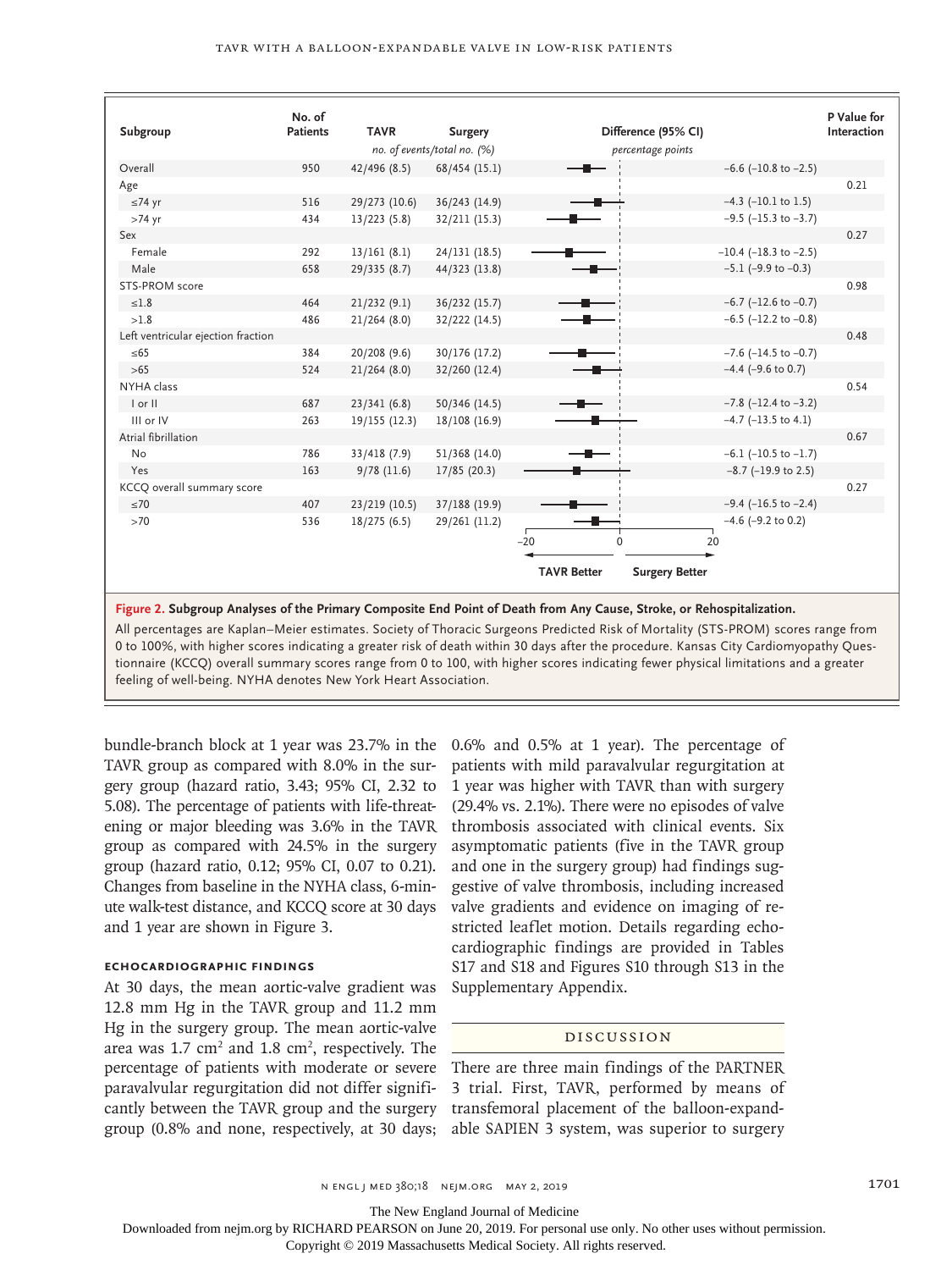| Table 2. Key Secondary End Points.*                                                                               |                            |                               |                                      |                      |  |  |  |
|-------------------------------------------------------------------------------------------------------------------|----------------------------|-------------------------------|--------------------------------------|----------------------|--|--|--|
| <b>End Point</b>                                                                                                  | <b>TAVR</b><br>$(N = 496)$ | <b>Surgery</b><br>$(N = 454)$ | <b>TAVR vs. Surgery</b><br>(95% CI)† | P Value <sub>X</sub> |  |  |  |
| New-onset atrial fibrillation at 30 days – no./total no. $(\%)$                                                   | 21/417(5.0)                | 145/369(39.5)                 | $0.10$ (0.06 to 0.16)                | < 0.001              |  |  |  |
| Length of index hospitalization - median no. of days (inter-<br>quartile range)                                   | 3.0 (2.0 to 3.0)           | 7.0 (6.0 to 8.0)              | $-4.0$ ( $-4.0$ to $-3.0$ )          | < 0.001              |  |  |  |
| Death from any cause, stroke, or rehospitalization at 1 year -<br>no. $(\%)$                                      | 42(8.5)                    | 68 (15.1)                     | $0.54$ (0.37 to 0.79)                | 0.001                |  |  |  |
| Death, KCCQ score of <45, or decrease from baseline in KCCQ<br>score of ≥10 points at 30 days - no./total no. (%) | 19/492 (3.9)               | 133/435 (30.6)                | $-26.7$ ( $-31.4$ to $-22.1$ )       | < 0.001              |  |  |  |
| Death or stroke at 30 days – no. $(\%)$                                                                           | 5(1.0)                     | 15(3.3)                       | $0.30$ (0.11 to 0.83)                | 0.01                 |  |  |  |
| Stroke at 30 days – no. $(\%)$                                                                                    | 3(0.6)                     | 11(2.4)                       | 0.25 (0.07 to 0.88)                  | 0.02                 |  |  |  |

\* Key secondary end points were tested in a prespecified hierarchical order with the use of a gatekeeping method to control for multiple comparisons.

† For the first, third, fifth, and sixth end points, the value is a hazard ratio. For the second end point, the value is a difference in medians estimated with the use of bootstrap techniques. For the fourth end point, the value is a difference in proportions and is presented in percentage points.

‡ For the first, third, fifth, and sixth end points, the P value was based on the log-rank test. For the second end point, the P value was based on the Wilcoxon rank-sum test. For the fourth end point, the P value was based on Fisher's exact test.

The percentages are Kaplan–Meier estimates.

¶ Patients who had atrial fibrillation before the procedure were excluded from the analysis.

Kansas City Cardiomyopathy Questionnaire (KCCQ) overall summary scores range from 0 to 100, with higher scores indicating fewer physical limitations and a greater feeling of well-being.

> with regard to the primary composite end point of death, stroke, or rehospitalization at 1 year. Multiple sensitivity analyses confirmed the robustness of the results of the primary analysis. Results for the three components of the primary end point favored TAVR at both 30 days and 1 year. Second, analyses of key secondary end points, which were adjusted for multiple comparisons, showed that TAVR was associated with a significantly lower rate of new-onset atrial fibrillation at 30 days, a shorter index hospitalization, and a lower risk of a poor treatment outcome (death or a low KCCQ score) at 30 days than surgery. Third, patients who underwent TAVR had more rapid improvements in the NYHA class, 6-minute walk-test distance, and KCCQ score than those who underwent surgery.

> During the past decade, recommendations for TAVR in patients with severe, symptomatic aortic stenosis have been expanded to include strata with incrementally lower surgical risk.<sup>12,13,20,21</sup> Current clinical practice has restricted the use of TAVR in patients who are at low risk and in younger patients, for whom surgery is standard therapy. Previous research that supports the use of TAVR in low-risk patients is limited, mostly consisting of retrospective, observational studies.22-27 One randomized trial of TAVR with an

early-generation self-expanding valve in 280 patients at all risk levels (>80% with an STS-PROM score of <4%) showed that TAVR was noninferior to surgery with more than 5 years of follow-up.16 A recent prospective series of TAVR with balloonexpandable and self-expanding valves in 200 lowrisk patients without frailty from 11 U.S. centers showed no deaths or disabling strokes at 30 days.<sup>17</sup>

In the PARTNER 3 trial, surgical outcomes were excellent: in the surgery group, the rate of death at 30 days was 1.1%, and the rate of a composite of death or disabling stroke at 1 year was 2.9%. Nevertheless, in the TAVR group, the rate of death at 30 days was even lower (0.4%), and the rate of death or disabling stroke at 1 year was only 1.0%. Complications that were more frequent with TAVR than with surgery in previous trials<sup>1-3,6,28-32</sup> occurred with similar frequency in the two groups in this trial, including major vascular complications, new permanent pacemaker insertions, moderate or severe paravalvular regurgitation, and coronary-artery obstruction. Life-threatening or major bleeding occurred less frequently with TAVR than with surgery. Results for other secondary end points, including new left bundle-branch block and mild paravalvular regurgitation, favored surgery. Between-group differences in transvalvular aortic-valve gradients

1702 **n engl j med 380;18 new SNS** n engl j med 380;18 nejm.org May 2, 2019

The New England Journal of Medicine

Downloaded from nejm.org by RICHARD PEARSON on June 20, 2019. For personal use only. No other uses without permission.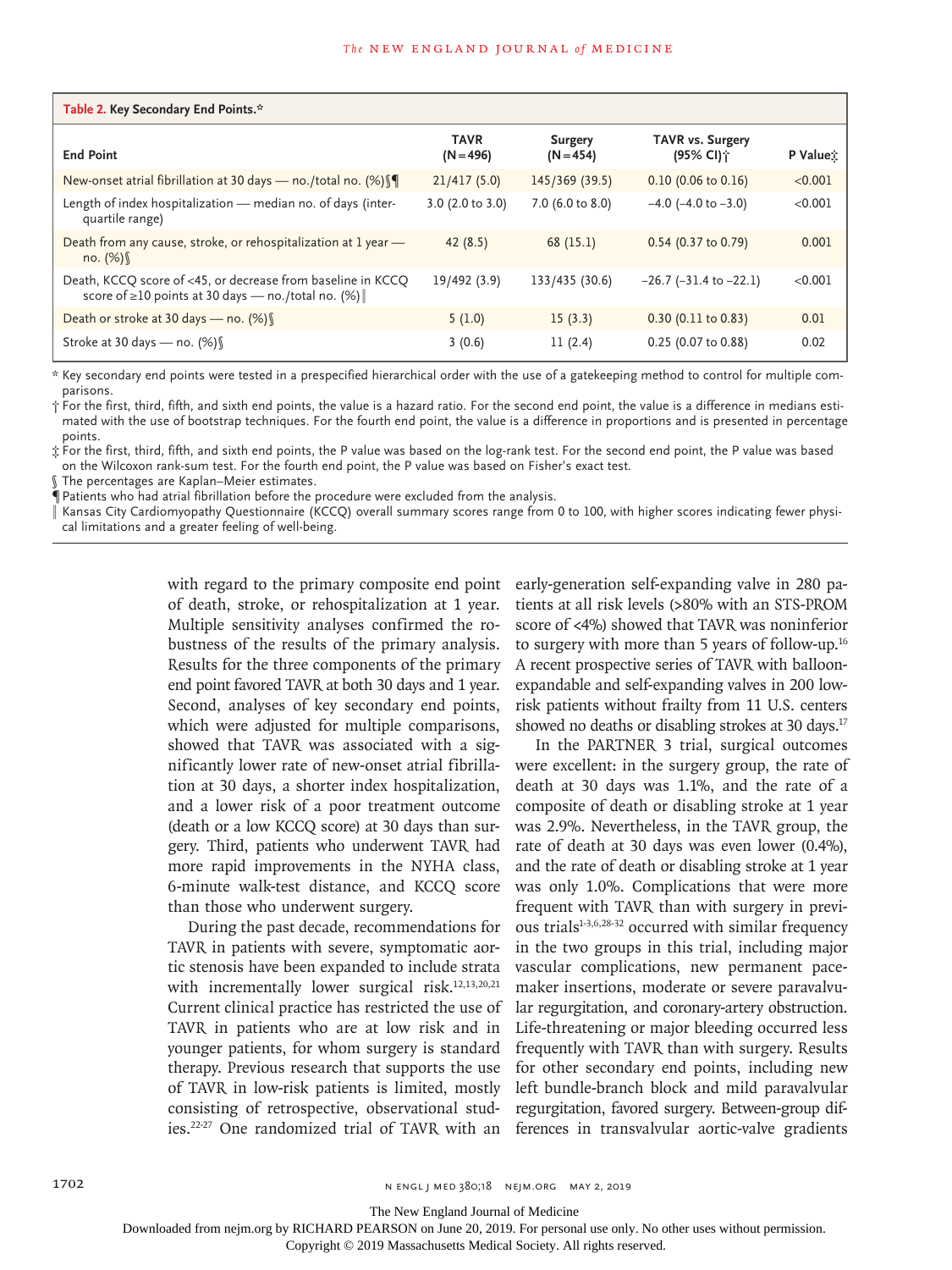

also favored surgery, although this was not the case in previous randomized trials of TAVR $2,3,5$ ; this result was probably due to the greater use of larger surgical valves in this trial.

The most important limitation of this trial is that our current results reflect only 1-year outcomes and do not address the problem of longterm structural valve deterioration.<sup>33,34</sup> Definitive conclusions regarding the advantages and disadvantages of TAVR as compared with surgery (with either bioprosthetic or mechanical valves) depend on long-term follow-up. In this trial involving younger, low-risk patients, the protocol requires clinical and echocardiographic follow-up to continue for at least 10 years.

This trial has several other limitations. First, in this trial, as in previous TAVR trials, adjudication of end points was not blinded, which could have resulted in bias in outcome assessment. Second, the results apply only to the defined trial population, which excluded patients with poor transfemoral access, bicuspid aortic valves, or other anatomical or clinical factors that increased the risk of complications associated with either TAVR or surgery. Third, the findings cannot be extrapolated to TAVR performed with other systems or by less experienced operators.<sup>35,36</sup> Fourth, more patients in the surgery group than in the TAVR group withdrew from the trial (both early and late). Fifth, missing data regarding NYHA class, 6-minute walk-test distance, KCCQ score, and follow-up echocardiograms were not fully accounted for with multiple imputation. Sixth, this analysis did not examine the rate and relevance of asymptomatic valve thrombosis.37,38 This issue is being examined in a randomized subtrial, in which 435 patients are undergoing serial computed tomographic angiography for the detection of abnormalities in valve-leaflet function, with investigators unaware of imaging findings.

The proof-of-concept first case of TAVR performed by Cribier and colleagues in 2002<sup>39</sup> was intended to open a treatment pathway for the highest-risk patients with limited therapeutic options. Our findings in low-risk patients suggest that the value of TAVR as compared with surgery may be independent of risk profiles.

In conclusion, among patients with severe aortic stenosis who were at low risk for death with surgery, the rate of the composite of death, stroke, or rehospitalization at 1 year was significantly lower with TAVR than with surgical aorticvalve replacement.

Supported by Edwards Lifesciences.

Dr. Mack reports receiving consulting fees from Gore, serving as a trial coprimary investigator for Edwards Lifesciences and Abbott, and serving as a study chair for Medtronic; Dr. Leon, receiving grant support, paid to his institution, and advisory board fees from Medtronic and Abbott, grant support, paid to his institution, advisory board fees, and equity from Boston Scientific, advisory board fees from Gore, and advisory board fees from Meril Life Sciences; Dr. Thourani, receiving grant support and serving as an advisor for Edwards Lifesciences; Dr. Makkar, receiving grant support from Abbott and Edwards Lifesciences; Dr. Kodali, receiving equity from BioTrace Medical,

The New England Journal of Medicine

Downloaded from nejm.org by RICHARD PEARSON on June 20, 2019. For personal use only. No other uses without permission.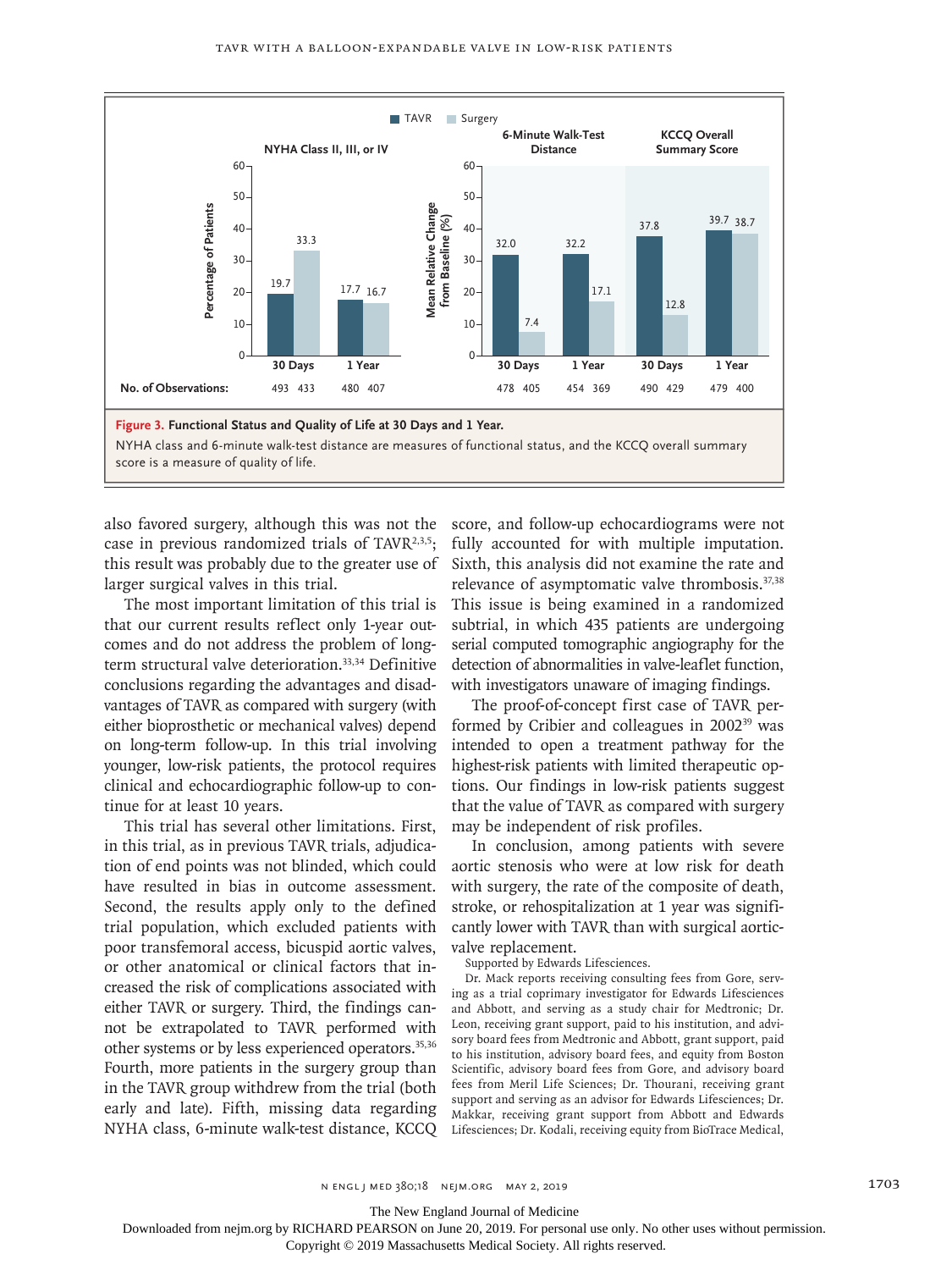Dura Biotech, and Thubrikar Aortic Valve, grant support from Medtronic and Boston Scientific, grant support and consulting fees from Abbott Vascular, and consulting fees from Claret Medical, Admedus, and Meril Life Sciences; Dr. Russo, receiving consulting fees, lecture fees, and fees for serving as a proctor from Edwards Lifesciences, consulting fees and fees for serving as a proctor from Abbott, and consulting fees from Boston Scientific; Dr. Malaisrie, receiving consulting fees from Medtronic and lecture fees from Abbott; Dr. Cohen, receiving grant support, paid to his institution, and consulting fees from Edwards Lifesciences and Medtronic, and grant support, paid to his institution, from Boston Scientific and Abbott Vascular; Dr. Leipsic, receiving grant support from Abbott and Medtronic, and consulting fees and stock options from Circle Cardiovascular Imaging; Dr. Hahn, receiving lecture fees and consulting fees from Abbott Vascular and Siemens Healthineers, lecture fees from Boston Scientific and Bayliss, and consulting fees from Edwards Lifesciences, Philips Healthcare, 3Mensio, Medtronic, and Navigate; Dr. Blanke, receiving consulting fees from Edwards Lifesciences, Tendyne (Abbott), Circle Cardiovascular Imaging, Neovasc, and Gore; Dr. McCabe, receiving consulting fees from Edwards Lifesciences; Dr. Babaliaros, receiving lecture fees and consulting fees from Edwards Lifesciences and Abbott; Dr.

Goldman, receiving advisory board fees from Edwards Lifesciences; Dr. Szeto, receiving lecture fees and serving as an investigator for Edwards Lifesciences; Dr. Genereux, receiving consulting fees and advisory board fees from Abbott Vascular, Boston Scientific, Cardiovascular Solutions, and Cordis, consulting fees and fees for serving as a proctor from Edwards Lifesciences, and consulting fees from Medtronic, Saranas, Pi-Cardia, and Sig.Num; Dr. Alu, receiving consulting fees from Claret Medical and Cardiac Dimensions; and Dr. Webb, receiving consulting fees and fees for serving as a proctor from Edwards Lifesciences. No other potential conflict of interest relevant to this article was reported.

Disclosure forms provided by the authors are available with the full text of this article at NEJM.org.

A data sharing statement provided by the authors is available with the full text of this article at NEJM.org.

We thank the staff of the trial centers and patients who participated in the trial; the independent statistical consultants, William N. Anderson, Ph.D., Michael Lu, Ph.D., and Thomas Liu, Ph.D. (Edwards Lifesciences), for statistical analysis and contributions to the trial design and statistical analysis plan; and Vinny Podichetty, M.D., and the rest of the PARTNER 3 Study Team (Edwards Lifesciences).

#### **Appendix**

The authors' full names and academic degrees are as follows: Michael J. Mack, M.D., Martin B. Leon, M.D., Vinod H. Thourani, M.D., Raj Makkar, M.D., Susheel K. Kodali, M.D., Mark Russo, M.D., Samir R. Kapadia, M.D., S. Chris Malaisrie, M.D., David J. Cohen, M.D., Philippe Pibarot, D.V.M., Ph.D., Jonathon Leipsic, M.D., Rebecca T. Hahn, M.D., Philipp Blanke, M.D., Mathew R. Williams, M.D., James M. McCabe, M.D., David L. Brown, M.D., Vasilis Babaliaros, M.D., Scott Goldman, M.D., Wilson Y. Szeto, M.D., Philippe Genereux, M.D., Ashish Pershad, M.D., Stuart J. Pocock, Ph.D., Maria C. Alu, M.S., John G. Webb, M.D., and Craig R. Smith, M.D.

The authors' affiliations are as follows: Baylor Scott and White Health, Plano, TX (M.J.M., D.L.B.); Columbia University Irving Medical Center and New York–Presbyterian Hospital (M.B.L., S.K.K., R.T.H., M.C.A., C.R.S.) and New York University Langone Medical Center (M.R.W.) — both in New York; Medstar Heart and Vascular Institute, Georgetown University, Washington, DC (V.H.T.); Cedars–Sinai Heart Institute, Los Angeles (R.M.); Robert Wood Johnson Medical School, Rutgers University, New Brunswick (M.R.), and Gagnon Cardiovascular Institute, Morristown Medical Center, Morristown (P.G.) — both in New Jersey; Cleveland Clinic, Cleveland (S.R.K.); Feinberg School of Medicine, Northwestern University, Chicago (S.C.M.); Saint Luke's Mid America Heart Institute, Kansas City, MO (D.J.C.); Quebec Heart and Lung Institute, Laval University, Quebec, QC (P.P.), and St. Paul's Hospital, University of British Columbia, Vancouver (J.L., P.B., J.G.W.) — both in Canada; University of Washington, Seattle (J.M.M.); Emory University Hospital, Atlanta (V.B.); Lankenau Medical Center, Wynnewood (S.G.), and the Hospital of the University of Pennsylvania, Philadelphia (W.Y.S.) — both in Pennsylvania; Banner University Medical Center, Phoenix, AZ (A.P.); and the London School of Hygiene and Tropical Medicine, London (S.J.P.).

#### **References**

**1.** Leon MB, Smith CR, Mack M, et al. Transcatheter aortic-valve implantation for aortic stenosis in patients who cannot undergo surgery. N Engl J Med 2010;363: 1597-607.

**2.** Smith CR, Leon MB, Mack MJ, et al. Transcatheter versus surgical aortic-valve replacement in high-risk patients. N Engl J Med 2011;364:2187-98.

**3.** Leon MB, Smith CR, Mack MJ, et al. Transcatheter or surgical aortic-valve replacement in intermediate-risk patients. N Engl J Med 2016;374:1609-20.

**4.** Kapadia SR, Leon MB, Makkar RR, et al. 5-Year outcomes of transcatheter aortic valve replacement compared with standard treatment for patients with inoperable aortic stenosis (PARTNER 1): a randomised controlled trial. Lancet 2015;385:2485- 91.

**5.** Mack MJ, Leon MB, Smith CR, et al. 5-Year outcomes of transcatheter aortic valve replacement or surgical aortic valve replacement for high surgical risk patients with aortic stenosis (PARTNER 1): a randomised controlled trial. Lancet 2015; 385:2477-84.

**6.** Webb JG, Doshi D, Mack MJ, et al. A randomized evaluation of the SAPIEN XT transcatheter heart valve system in patients with aortic stenosis who are not candidates for surgery. JACC Cardiovasc Interv 2015;8:1797-806.

**7.** Thourani VH, Kodali S, Makkar RR, et al. Transcatheter aortic valve replacement versus surgical valve replacement in intermediate-risk patients: a propensity score analysis. Lancet 2016;387:2218-25.

**8.** Popma JJ, Adams DH, Reardon MJ, et al. Transcatheter aortic valve replacement using a self-expanding bioprosthesis in patients with severe aortic stenosis at extreme risk for surgery. J Am Coll Cardiol 2014;63:1972-81.

**9.** Adams DH, Popma JJ, Reardon MJ, et al. Transcatheter aortic-valve replacement with a self-expanding prosthesis. N Engl J Med 2014;370:1790-8.

**10.** Reardon MJ, Van Mieghem NM, Popma JJ, et al. Surgical or transcatheter aortic-valve replacement in intermediaterisk patients. N Engl J Med 2017;376:1321- 31.

**11.** Gleason TG, Reardon MJ, Popma JJ, et al. 5-Year outcomes of self-expanding transcatheter versus surgical aortic valve replacement in high-risk patients. J Am Coll Cardiol 2018;72:2687-96.

**12.** Nishimura RA, Otto CM, Bonow RO, et al. 2017 AHA/ACC focused update of the 2014 AHA/ACC guideline for the management of patients with valvular heart disease: a report of the American College of Cardiology/American Heart Association Task Force on Clinical Practice Guidelines. J Am Coll Cardiol 2017;70:252-89.

1704 **n engl j med 380;18** n engl j med 380;18 nejm.org May 2, 2019

The New England Journal of Medicine

Downloaded from nejm.org by RICHARD PEARSON on June 20, 2019. For personal use only. No other uses without permission.